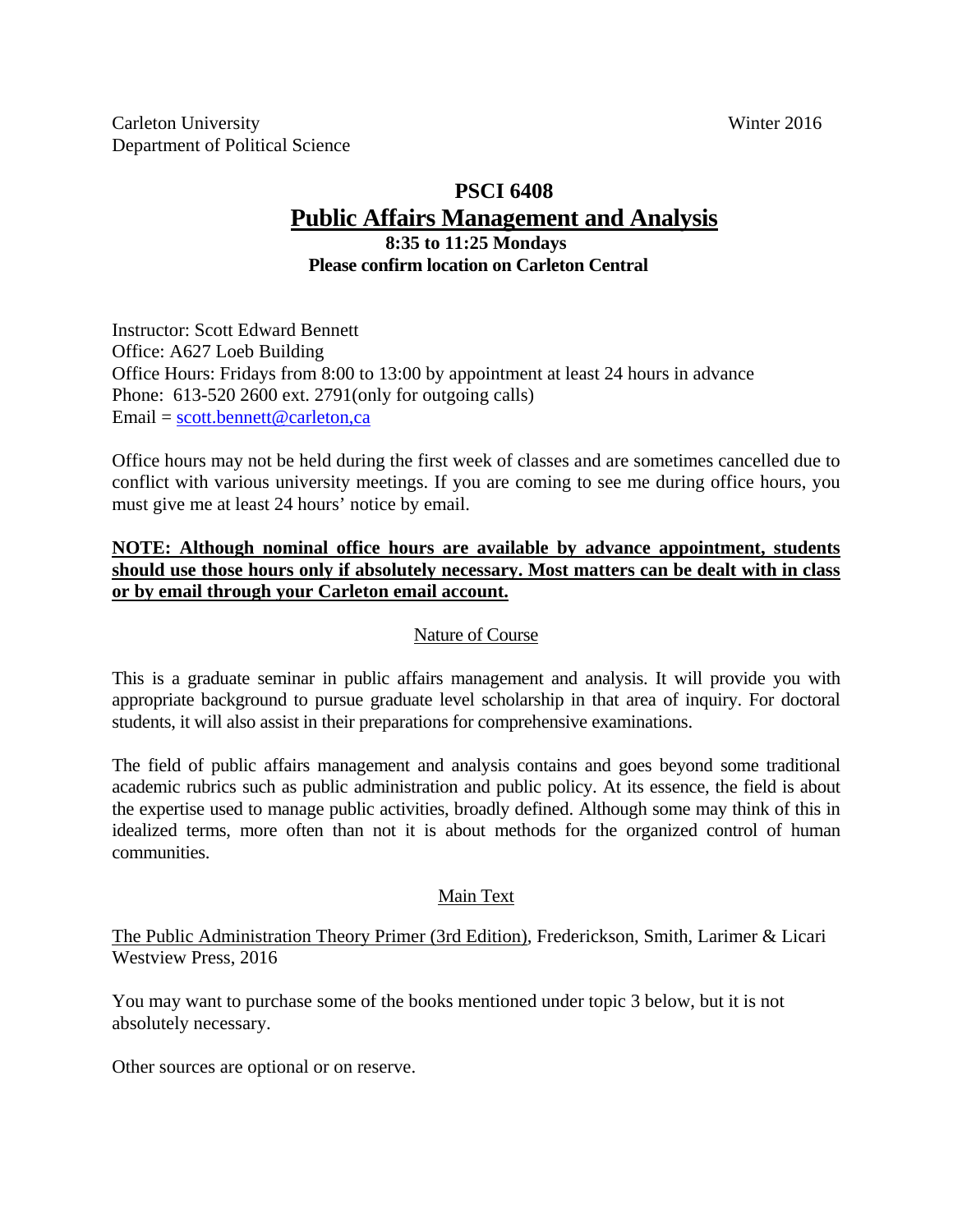2

#### Grading and Preliminary Comments on Course Work

| <b>Weekly Written Summaries of Readings</b> | 50% |
|---------------------------------------------|-----|
| Short Paper at End of Course (due April 4)  | 25% |
| Participation                               | 25% |

Each week each student will prepare a short (usually 2 or 3) page summary of the main reading. The student must include some discussion of at least one additional reading that is relevant to the main chapter. This will often be from suggestions in the main reading but can be determined independently.

Details relating to the paper due at the end of the course will be provided in class. You will be given some choice as to the topic of the paper, but it should serve your future research and/or your preparation for comprehensives.

Participation marks mostly depend on showing up for seminars and participating to some degree in discussions.

#### Main Topics

**Note that the instructor considers it to be bad pedagogy and probably bad administration to assign in advance specific dates to the coverage of specific topics. In general, we hope to reach topic 5 no later than week 7 of the course. However, this is an expectation that can be altered in light of student background, interests and progress. We will cover as many of the topics as is appropriate and possible in the order listed below.** 

1. Introduction to the Course

This is just a description and discussion of the mechanics of the course.

2. A Preliminary Discussion of Legacies and Biases to Determine the Perspectives of the **Students** 

Here, we will have a fairly free discussion of a number of orienting questions that are foundational in the course. No readings are necessary at this point. Some of the questions of interest are: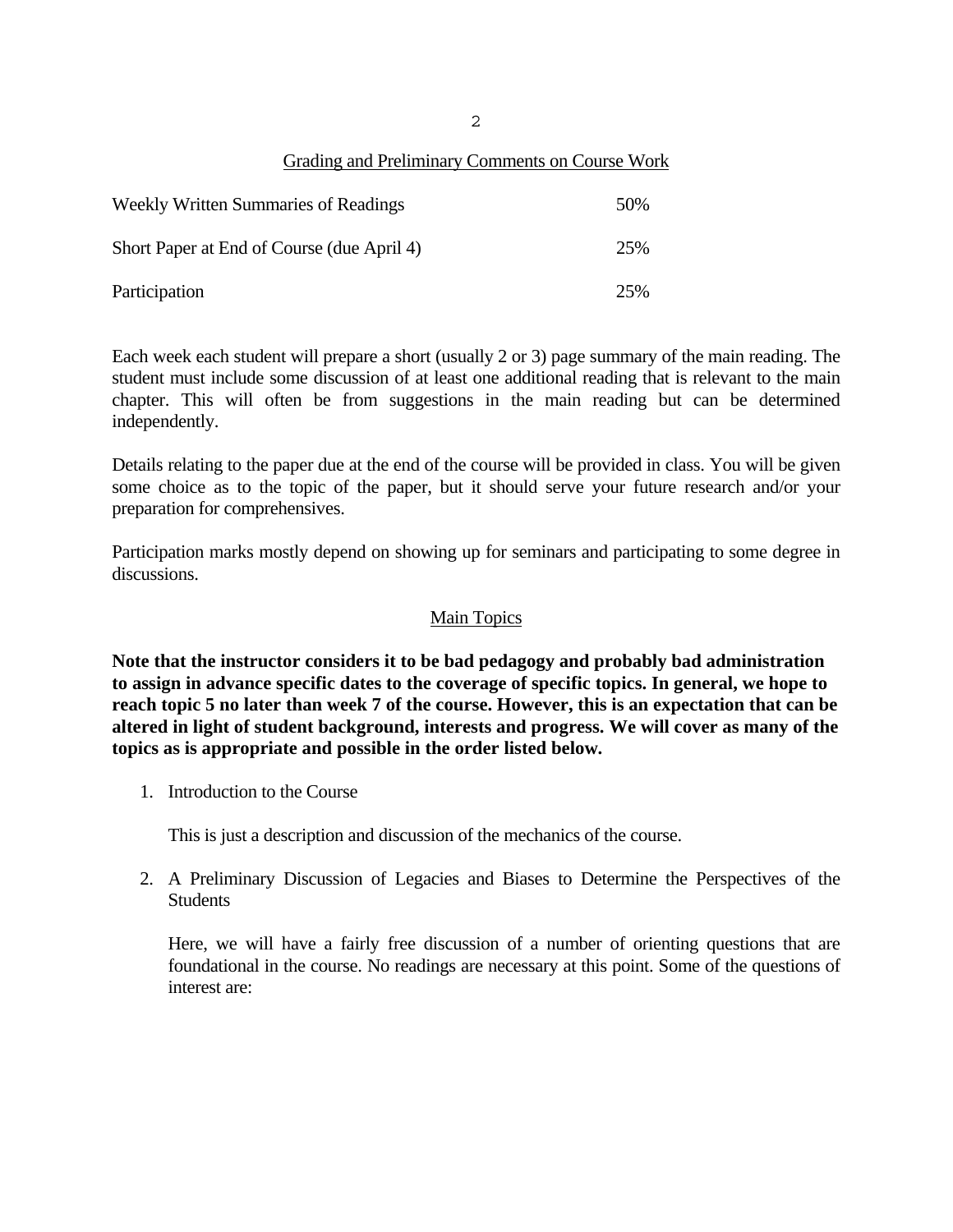- a. Is the legacy of traditional public administration and public policy overly idealized for the modern study of public affairs management?
- b. Is the legacy of traditional public administration and public policy well placed in an overall understanding of all type of institutions used in managing human communities?
- c. What are the practical dimensions of managing human communities? For example, elite negotiations, managing public opinion, organizations and policies.
- 3. The Historical Context of Managing States and Alternatives to Hierarchical States

This is to provide a very broad overview of the governance aspect of public affairs management and to indicate how limited or how varied approaches to managing human communities have been in various contexts and periods. The readings will be divided up among the participants.

The Origins of Political Order (primarily chapter 1, 29 and 30), Francis Fukuyama

Political Order and Political Decay (primarily chapters 1,2,3,35 and 36), Francis Fukuyama

Governing the Commons: The Evolution of Institutions for Collective Action (primarily chapters 1 and 6), Elinor Ostrom

4. The Possibilities of Theory

Frederickson, Smith, Larimer & Licari – Chapter 1

5. Theories of Political Control of Bureaucracy

Frederickson, Smith, Larimer & Licari – Chapter 2

6. Theories of Bureaucratic Politics

Frederickson, Smith, Larimer & Licari – Chapter 3

7. Public Institutional Theory

Frederickson, Smith, Larimer & Licari – Chapter 4

8. Theories of Public Management

Frederickson, Smith, Larimer & Licari – Chapter 5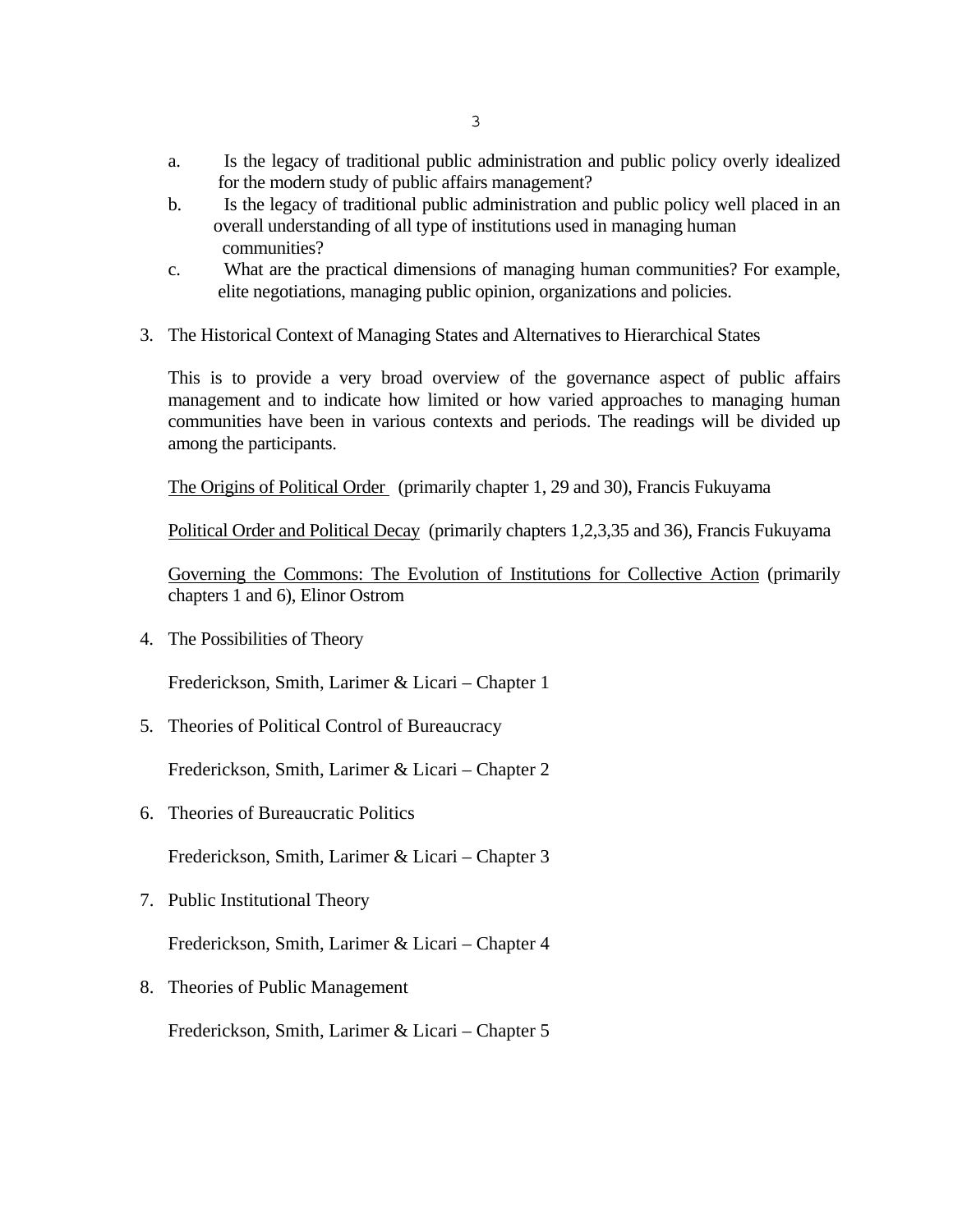9. Post Modern Theory

Frederickson, Smith, Larimer & Licari – Chapter 6

10. Decision Theory

Frederickson, Smith, Larimer & Licari – Chapter 7

11. Rational Choice Theory and Irrational Behavior

Frederickson, Smith, Larimer & Licari – Chapter 8

12. Theories of Governance

Frederickson, Smith, Larimer & Licari – Chapter 9

13. Summary of Theories

Frederickson, Smith, Larimer & Licari – Chapter 10

#### Other Issues

Without going into great detail, various other course, departmental and university rules apply to the conduct of any course. You are expected to know them. From, my point of view, the important rules are:

- 1. Do your work on time as described in this outline and in class.
- 2. Do not engage in plagiarism.
- 3. Do not disrupt the class.
- 4. Keep an open mind with respect to value systems and approaches to inquiry.

5. All short summary papers and the final research paper should be in WORD format and given to the instructor in that form.

Other rules of general interest from a departmental or university perspective are contained in the material that follows. The instructor only takes responsibility for the essence of the above material.

\*\*\*

#### **Academic Accommodations**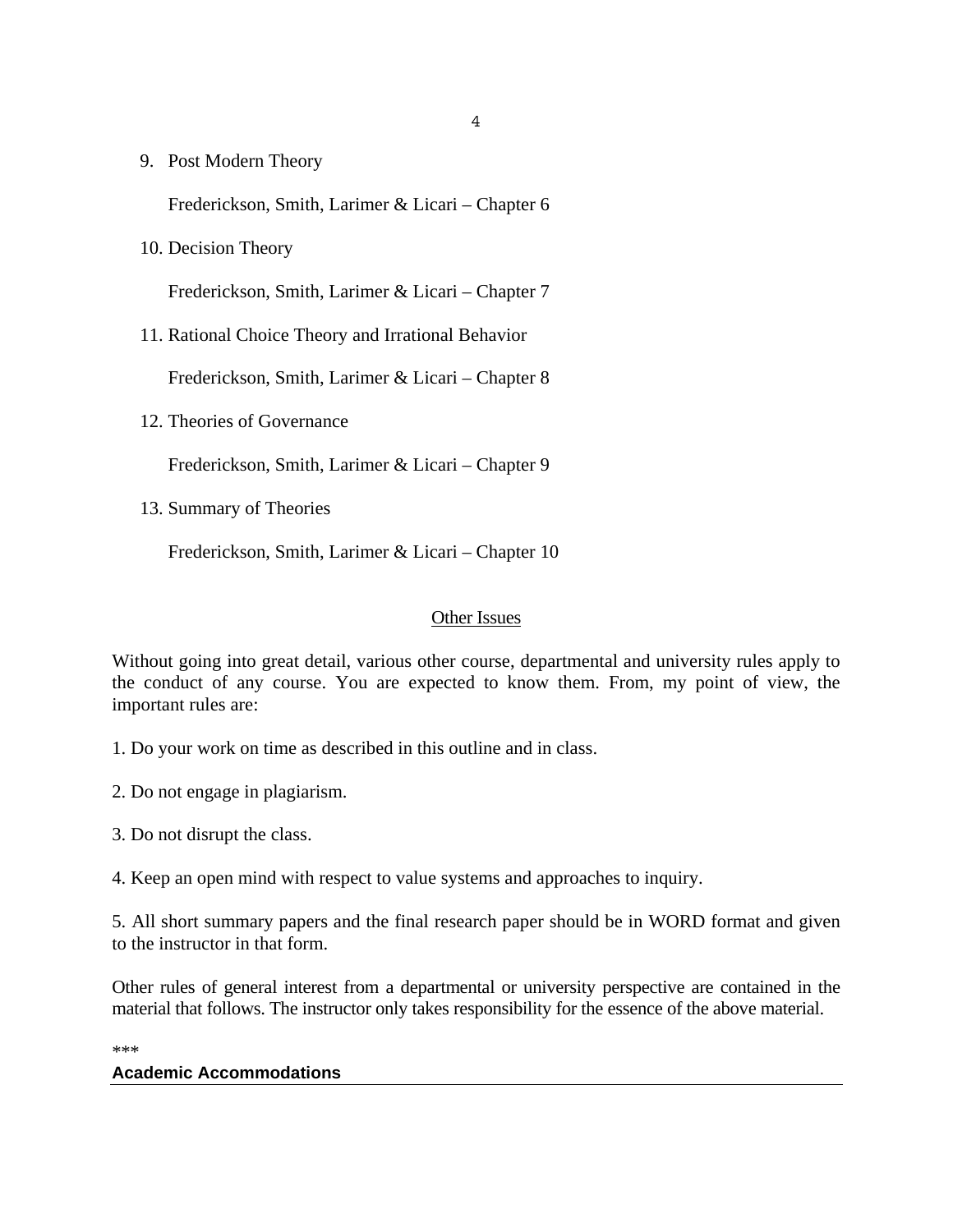The Paul Menton Centre for Students with Disabilities (PMC) provides services to students with Learning Disabilities (LD), psychiatric/mental health disabilities, Attention Deficit Hyperactivity Disorder (ADHD), Autism Spectrum Disorders (ASD), chronic medical conditions, and impairments in mobility, hearing, and vision. If you have a disability requiring academic accommodations in this course, please contact PMC at 613-520-6608 or pmc@carleton.ca for a formal evaluation. If you are already registered with the PMC, contact your PMC coordinator to send me your *Letter of Accommodation* at the beginning of the term, and no later than two weeks before the first in-class scheduled test or exam requiring accommodation (*if applicable*). After requesting accommodation from PMC, meet with me to ensure accommodation arrangements are made. Please consult the PMC website for the deadline to request accommodations for the formally-scheduled exam (*if applicable*).

**For Religious Observance:** Students requesting accommodation for religious observances should apply in writing to their instructor for alternate dates and/or means of satisfying academic requirements. Such requests should be made during the first two weeks of class, or as soon as possible after the need for accommodation is known to exist, but no later than two weeks before the compulsory academic event. Accommodation is to be worked out directly and on an individual basis between the student and the instructor(s) involved. Instructors will make accommodations in a way that avoids academic disadvantage to the student. Instructors and students may contact an Equity Services Advisor for assistance (www.carleton.ca/equity).

**For Pregnancy:** Pregnant students requiring academic accommodations are encouraged to contact an Equity Advisor in Equity Services to complete a *letter of accommodation*. Then, make an appointment to discuss your needs with the instructor at least two weeks prior to the first academic event in which it is anticipated the accommodation will be required.

**Plagiarism:** The University Senate defines plagiarism as "presenting, whether intentional or not, the ideas, expression of ideas or work of others as one's own." This can include:

- reproducing or paraphrasing portions of someone else's published or unpublished material, regardless of the source, and presenting these as one's own without proper citation or reference to the original source;
- submitting a take-home examination, essay, laboratory report or other assignment written, in whole or in part, by someone else;
- using ideas or direct, verbatim quotations, or paraphrased material, concepts, or ideas without appropriate acknowledgment in any academic assignment;
- using another's data or research findings;
- failing to acknowledge sources through the use of proper citations when using another's works and/or failing to use quotation marks;
- handing in "substantially the same piece of work for academic credit more than once without prior written permission of the course instructor in which the submission occurs.

Plagiarism is a serious offence which cannot be resolved directly with the course's instructor. The Associate Deans of the Faculty conduct a rigorous investigation, including an interview with the student, when an instructor suspects a piece of work has been plagiarized. Penalties are not trivial. They may include a mark of zero for the plagiarized work or a final grade of "F" for the course.

Student or professor materials created for this course (including presentations and posted notes, labs, case studies, assignments and exams) remain the intellectual property of the